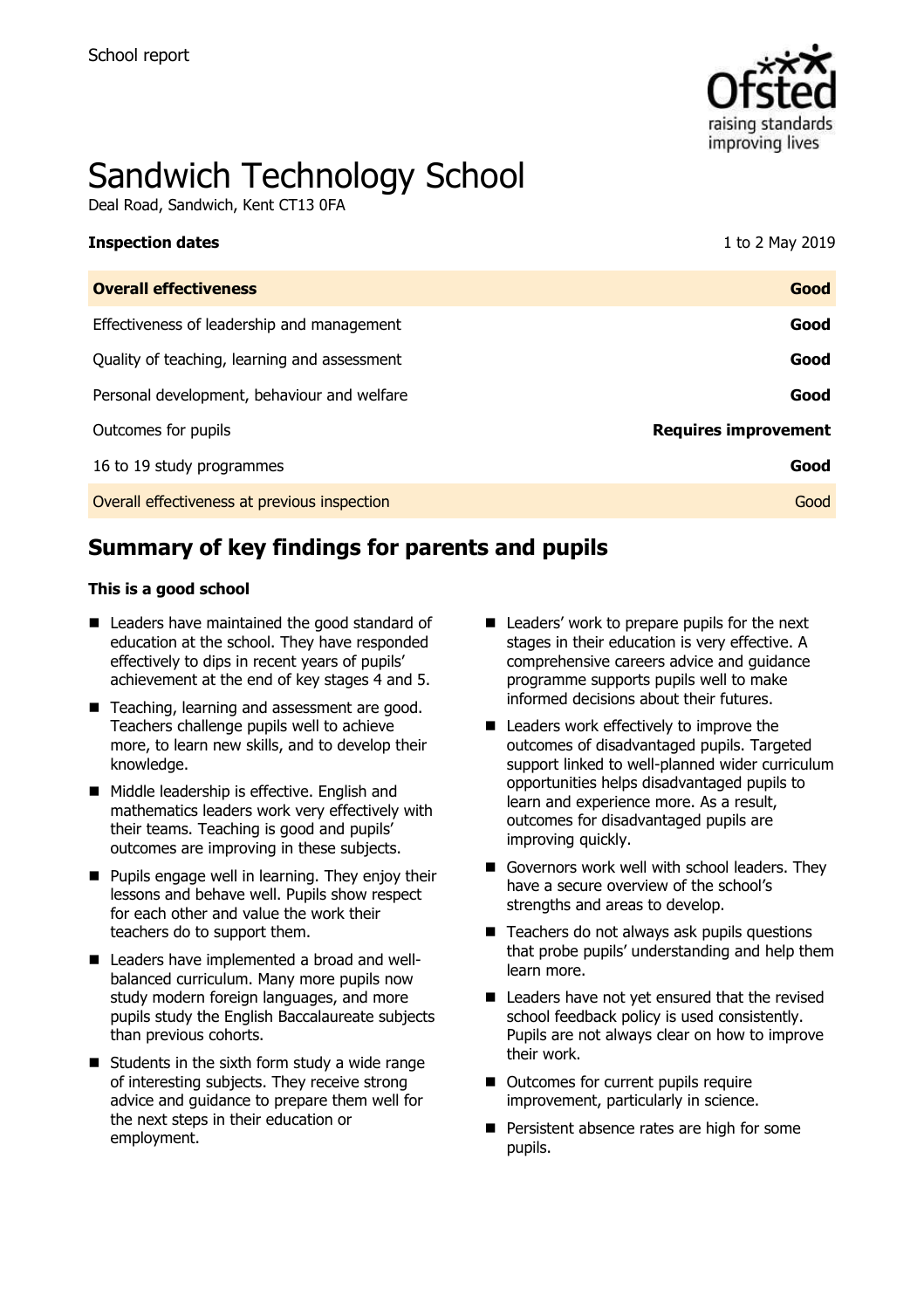

# **Full report**

### **What does the school need to do to improve further?**

- Leaders should continue to improve the quality of teaching and learning and assessment by ensuring that teachers:
- ask questions that support pupils to understand and learn more
- provide more consistent feedback to pupils in the areas they need to improve, in line with the school's policy.
- Leaders' work continues to improve outcomes for pupils rapidly, particularly in science.
- $\blacksquare$  Ensure that fewer pupils persistently miss school.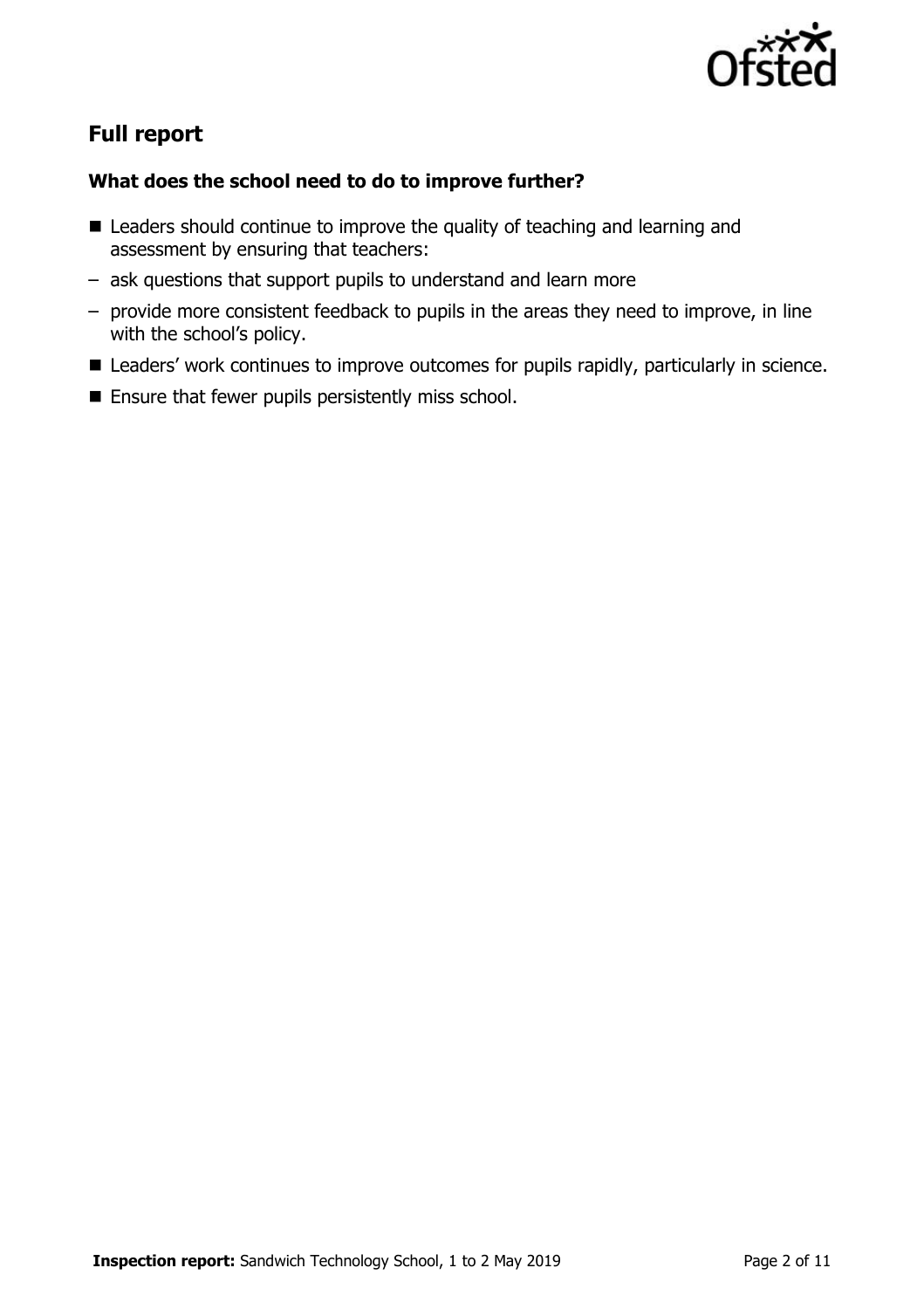

# **Inspection judgements**

#### **Effectiveness of leadership and management Good**

- Leaders are highly ambitious for the school. They are determined to keep the school moving rapidly on its improvement journey. As such, they have made useful decisions to develop leadership capacity and effectiveness. For example, they have recently appointed leaders to oversee the provision for disadvantaged pupils.
- Leaders have thoughtfully changed the curriculum. Pupils now study more aspirational qualifications that can help them in their futures. For example, more pupils study a modern foreign language in key stage 4 than in previous years.
- Leaders' work to improve the outcomes for disadvantaged pupils is effective. Teachers are fully aware of the needs of these pupils. As a result, gaps in achievement between disadvantaged pupils and other pupils nationally are closing quickly.
- Leaders regularly check the standards of work pupils achieve. They use the information they collect about pupils' achievement well to support any pupils who may fall behind in their work. Consequently, pupils in need of extra help are well supported.
- Teachers value the professional-development opportunities provided to them. Weekly professional development meetings support teachers to develop their teaching skills further. They often use this time to check their understanding of the standards of pupils' work.
- Leaders' collaborative work with local primary schools is very effective. Links with primary schools are used to inform teachers about the work that pupils study in primary school. These links help to support pupils well in their transition from primary to secondary school.
- Middle leadership is effective. Middle leaders have a secure understanding of their priorities and the successful areas in their individual departments. Effective English and mathematics leadership is improving standards swiftly in these areas of the school.
- Leaders' work to prepare pupils for life in modern Britain is helping pupils understand British values well. For example, the student council discusses democratically how bullying is dealt with in school.
- Pupils' spiritual, moral, social and cultural development is promoted well through a wide range of relevant topics. During the inspection, for example, Year 7 pupils engaged enthusiastically in a classroom discussion about how young people help raise awareness of the impact of climate change.
- Leaders spend the additional money they receive from government wisely to support vulnerable pupils well. For example, a wide range of activities and trips help pupils to learn more about life in Victorian times, as part of their English literature curriculum.
- Leaders' work to improve the outcomes of pupils across the school is very well planned and monitored. Nevertheless, outcomes are not yet good for all pupils, particularly in science.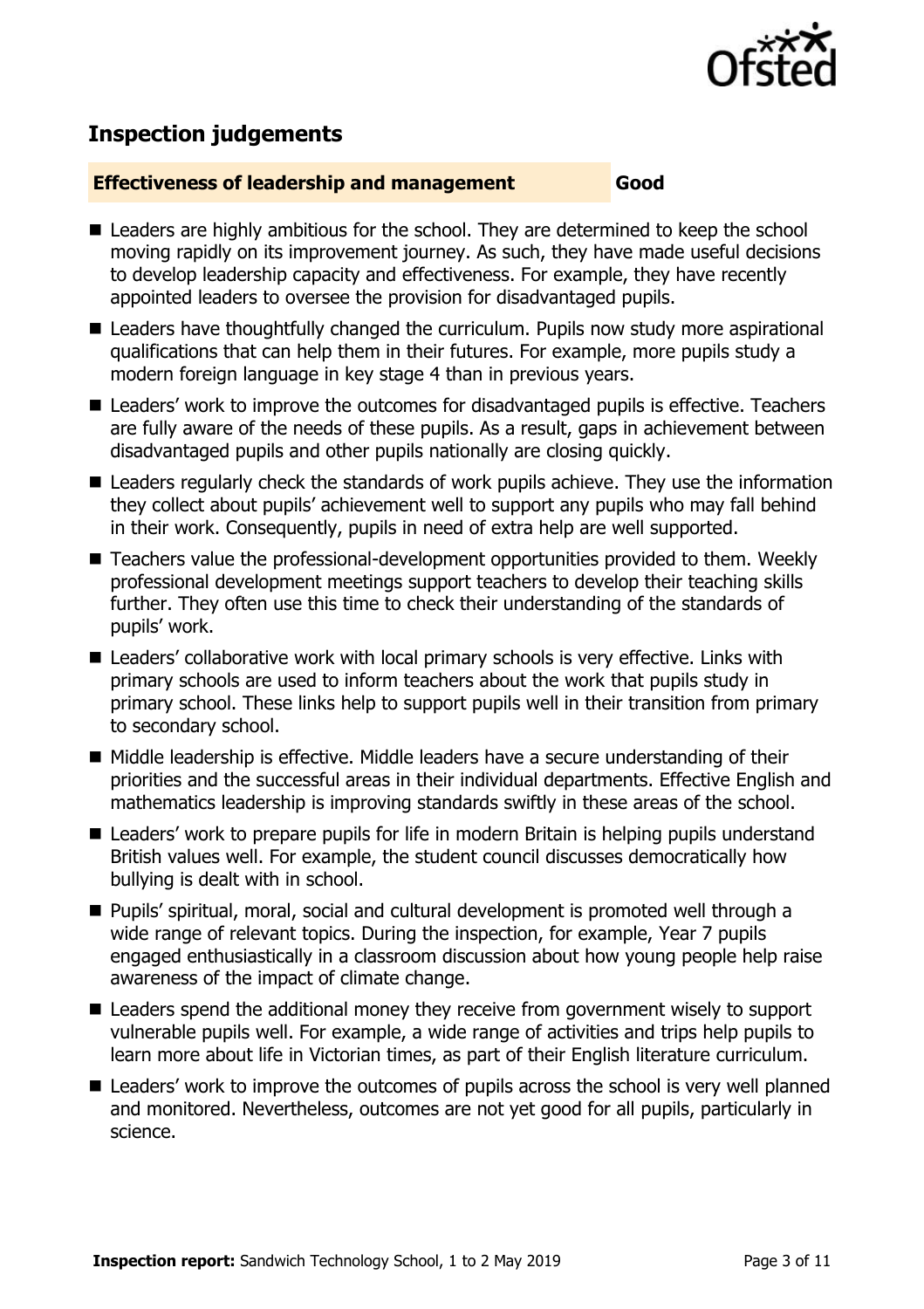

#### **Governance of the school**

- Governors know the school's strengths and areas to develop well. They are supportive of leaders' work. Governors visit school regularly to review the work of leaders and the progress being made in accomplishing the school's ambitious development plans.
- Governors fulfil their legal responsibilities well. They know how additional funds to support disadvantaged pupils and those pupils with special educational needs and/or disabilities (SEND) are spent.
- Governors are well trained and knowledgeable about their safeguarding duties. They are aware of recent changes in legislation and the local contextual issues that might affect children and young people at the school.
- Governors have implemented appropriate checks of leaders' processes to appoint staff who are suitable to work with children.

#### **Safeguarding**

- The arrangements for safeguarding are effective. Leaders have created a secure culture to ensure the safety of children in the school.
- Leaders are trained well and appropriately informed of their safeguarding roles and responsibilities. They have a secure overview of the procedures used to report and record any worries related to pupils' safety and welfare. Leaders work effectively with other agencies in a timely manner to ensure that vulnerable children and their families are appropriately supported.
- Staff are regularly trained about safeguarding issues. They know how to record issues and how to report them to leaders. They know that leaders will deal swiftly with any safeguarding concerns.
- Pupils feel safe at school. They have a good understanding of the risks involved in using the internet and mobile technology inappropriately. Pupils told inspectors that they were confident that there was an adult to talk to in school if they needed support with any concerns they might have.
- Most parents who responded to the Ofsted online survey, Parent View, said their children feel safe and happy at school.

### **Quality of teaching, learning and assessment Good**

- Teaching in English and modern foreign languages engages pupils well, addressing effectively any misunderstandings that pupils might have, and helping pupils to gain more subject-specific knowledge. As a result, most pupils make good progress in these subjects.
- Teaching in mathematics is well matched to pupils needs. Teachers make good use of the information they collect and, as such, identify the areas of work pupils need to improve. As a result, teaching is helping pupils develop their skills to solve mathematical problems more confidently.
- Most teachers maintain very well-established routines for pupils to follow in class and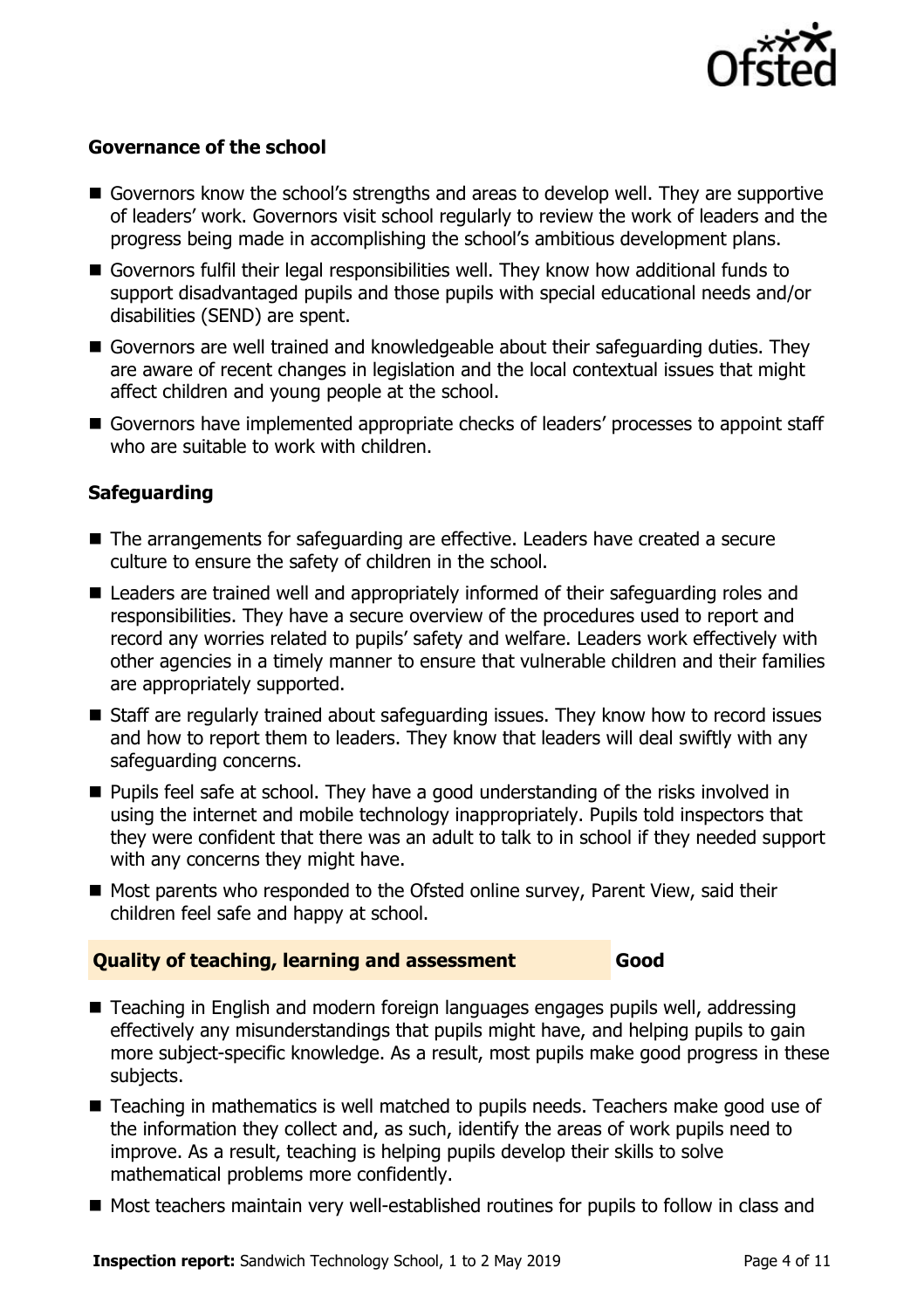

have high expectations of behaviour. As a result, most classes are calm and purposeful places for learning.

- Teachers use their secure subject knowledge well to ask pupils questions and check pupils' recall of subject-specific facts. Questioning is not always extended to probe pupils' understanding further.
- Teaching assistants work well with pupils when engaged in one-to-one and group situations in classes. They ask pupils helpful questions and use positive praise to support pupils to think more and understand more. Consequently, pupils are well supported, and most pupils with SEND make good progress in line with their individual targets.
- Teaching in the sixth form is good. Interesting discussions between teachers and students are well managed by teachers. Students engage confidently with their teachers and respond maturely with considered responses. Most students show a depth of subject-specific understanding. They make good progress.
- Teachers use interesting and stimulating activities to support disadvantaged pupils. Leaders encourage staff to share their ideas about projects they believe will help disadvantaged pupils improve their subject knowledge and skills. For example, trips to the Globe Theatre help pupils relate to the Shakespearean plays they study in English. Disadvantaged pupils are well supported. More disadvantaged pupils make the same progress as other pupils with similar starting points than in previous years.
- **Pupils do not always know what they need to improve further to learn more and** develop their subject-specific skills and knowledge better.
- Teaching in science is not planned consistently well enough to ensure that all pupils make good progress in developing their scientific knowledge and skills.

#### **Personal development, behaviour and welfare Good**

#### **Personal development and welfare**

- The school's work to promote pupils' personal development and welfare is good.
- Most pupils are self-confident and self-aware. They know how to keep themselves safe from dangers online and how to use mobile technology appropriately. They are taught about the effects cyberbullying can have on others. They told inspectors that on the rare occasions bullying occurs, it is dealt with by school leaders quickly.
- **Pupils value the quidance they receive about careers and other options available to** them as they progress in their education. The school has been recognised for its effective careers guidance and support with a national award. As a result, the proportion of pupils who leave Year 11 into further education is in line with national figures.
- Pupils in Years 7, 8 and 9 learn how to stay healthy, both physically and mentally. Younger pupils are supported, on request, by sixth-form buddies trained in mentalhealth awareness.
- **Pupils value their morning tutorial time together with pupils in the same year group.** They have age-appropriate sessions that are effective in helping them develop their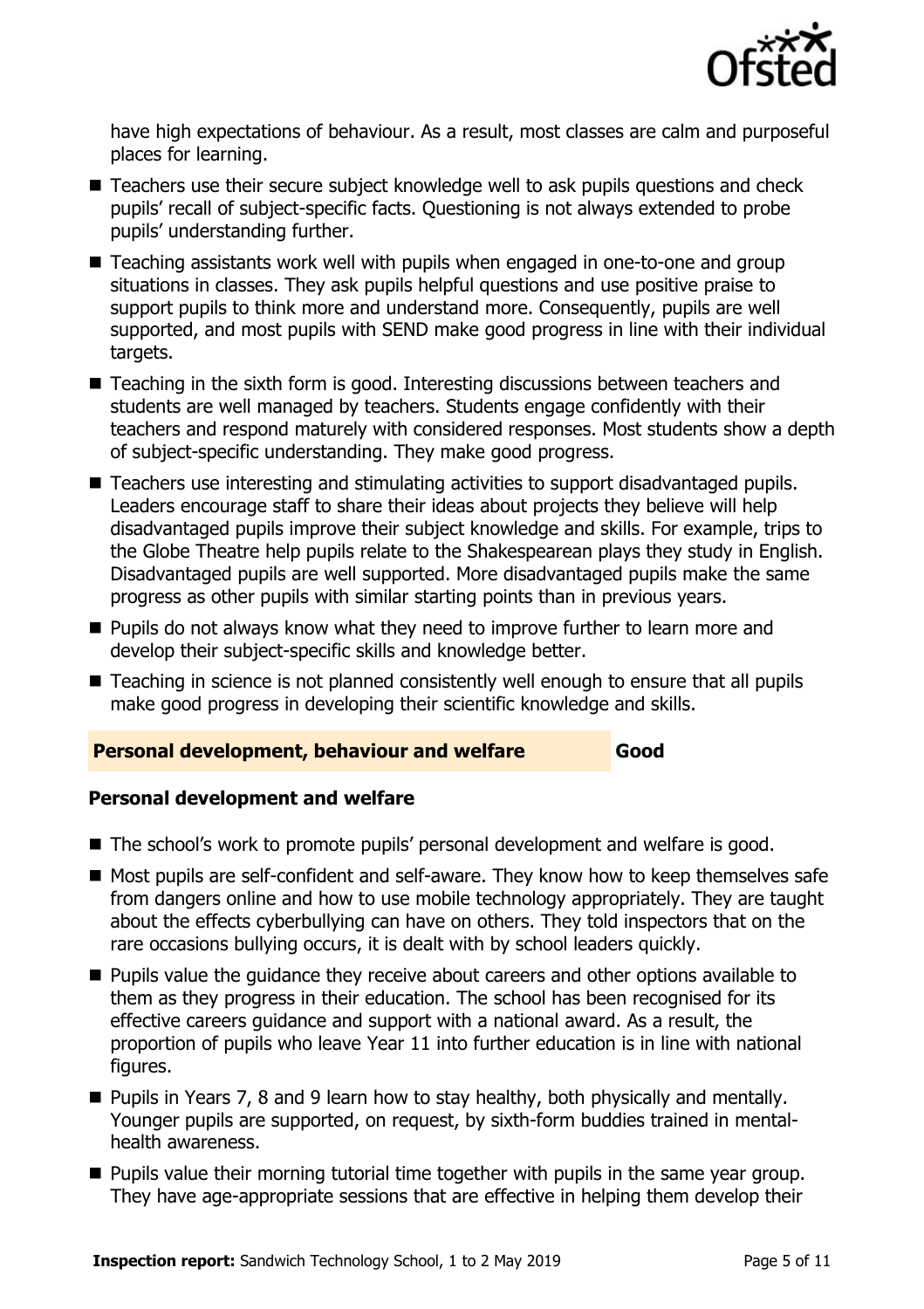

personal, social and health skills suitably. For example, in these sessions the younger pupils learn about road safety and safe travel on public transport. Older pupils learn about the danger of drugs and are taught to be aware of the danger of knife crimes and some types of gang culture. Pupils enjoy the Friday current affairs quizzes that their teachers lead for them. Pupils are well prepared for life in the modern world.

- **Pupils have regular themed assemblies. During the inspection, Year 7 pupils presented** an engaging assembly to their year group around the school motto of 'hold fast that which is good'. During these assemblies, pupils were seen listening with respect towards others.
- **Pupils learn about equality and respecting others' differences. Some pupils reflected the** views of others when they confidently told an inspector, 'It is fine to be different in school.'

#### **Behaviour**

- The behaviour of pupils is good.
- **Pupils conduct themselves well around the school. Most walk calmly and purposefully** to their lessons across the large campus. There is no graffiti evident and very little litter around the school site.
- **Pupils' breaktimes and lunchtimes are well supervised by adults. Pupils behave well** during their breaks. They line up responsibly in the lunch queue. Lunchtimes are quiet, and pupils eat together well.
- **Pupils are supported well to reflect on any behavioural issues that arise. Leaders have** introduced helpful strategies to assist pupils who need support. Leaders have raised their expectations for standards of behaviour of pupils. Consequently, incidents of reported misbehaviour and fixed-term exclusions have both risen recently.
- 'The More Centre', an on-site provision for pupils with behaviour concerns, is effective in supporting and re-engaging pupils in learning. As a result, permanent exclusions of pupils are very rare. Pupils spoken to during the inspection were very positive about the good standards of behaviour in the school.
- The few pupils who attend alternative provision are well supported and cared for. Leaders regularly communicate with the providers to check on pupils' progress. Most pupils are making good progress and attend regularly.
- **Pupils'** absence rates are improving and are currently slightly below national figures for similar schools. Leaders have put appropriate procedures in place to support pupils and their families in improving pupils' attendance at school. Indeed, leaders' work has been very effective in supporting some pupils to attend more regularly. However, persistent absence rates for pupils are above national figures.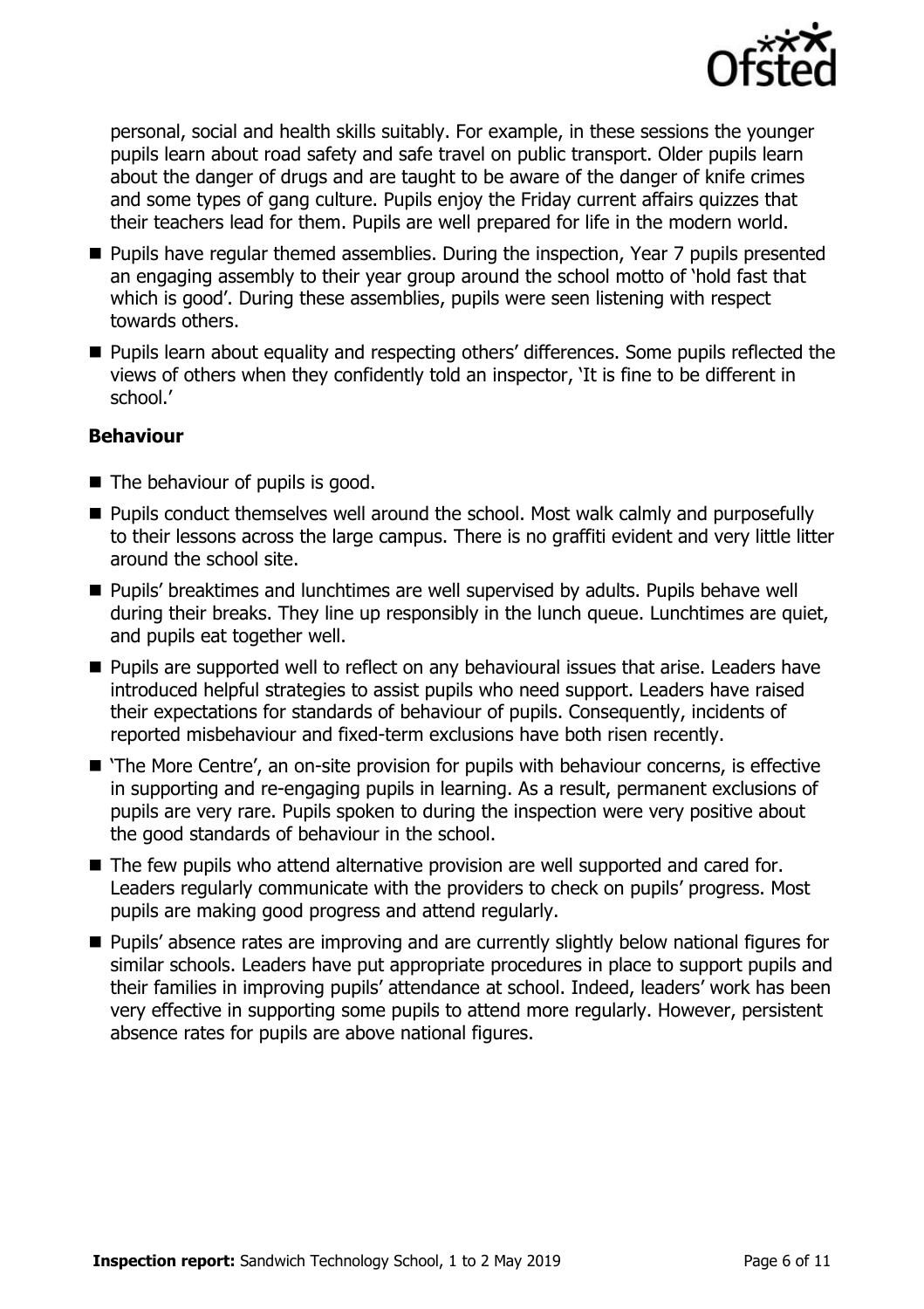

#### **Outcomes for pupils Requires improvement**

- Outcomes for pupils at the end of key stages 4 and 5 have been low in recent years. Leaders are taking effective action and improving these historically low figures. Current pupils are achieving better outcomes than in previous years.
- Outcomes for pupils with SEND are improving. Pupils with SEND are making better progress than pupils previously towards their personal targets.
- Disadvantaged pupils' outcomes are improving. Leaders' well-planned use of additional funding and the school's pupil achievement information are improving. Consequently, more disadvantaged pupils are making progress in line with other pupils nationally.
- All Year 11 morning tutorial sessions are focused to support pupils to achieve better outcomes by the end of key stage 4. Pupils highly value this support. Year 11 pupils told an inspector that these sessions are helping them improve and prepare for their GCSEs.
- **Pupils' mathematics outcomes are improving. Leaders have an accurate understanding** of topics pupils need to improve on to develop their mathematical knowledge. Subsequently, teachers adapt the learning needed to support pupils to improve quickly.
- Leaders have changed the way pupils are entered for some GCSE examinations, allowing pupils more time to study the subject before their final examination. This is helping improve pupils' outcomes.
- Pupils are very well prepared for the next steps in their education. Career quidance, advice and support is a strength of the school's provision. The school's work to fulfil government guidance on careers advice and guidance has exceeded statutory guidance.
- The few pupils who study some of their subjects at alternative providers are well supported. Leaders have strong links with the alternative providers. Pupils at these providers make appropriate progress.
- Pupils' outcomes in modern foreign languages and geography are improving. Pupils' work in their books shows some inconsistencies in the amount of progress pupils make over time in history and art. Pupils' outcomes across all subjects are not yet consistently good, particularly in science.

#### **16 to 19 study programmes Good**

- Students in the sixth form receive a good education. Leaders have an accurate overview of the provision and its effectiveness.
- Recent changes to leadership roles and responsibilities have resulted in the introduction of many useful initiatives that are supporting students to achieve better outcomes, compared to recent years.
- Teaching of 16 to 19 study programmes is good. Teaching engages students well in psychology, film studies, geography and biology. Teachers promote effective discussions between themselves and students to check students' understanding. Students demonstrate maturity in the questions they ask of their teachers to help them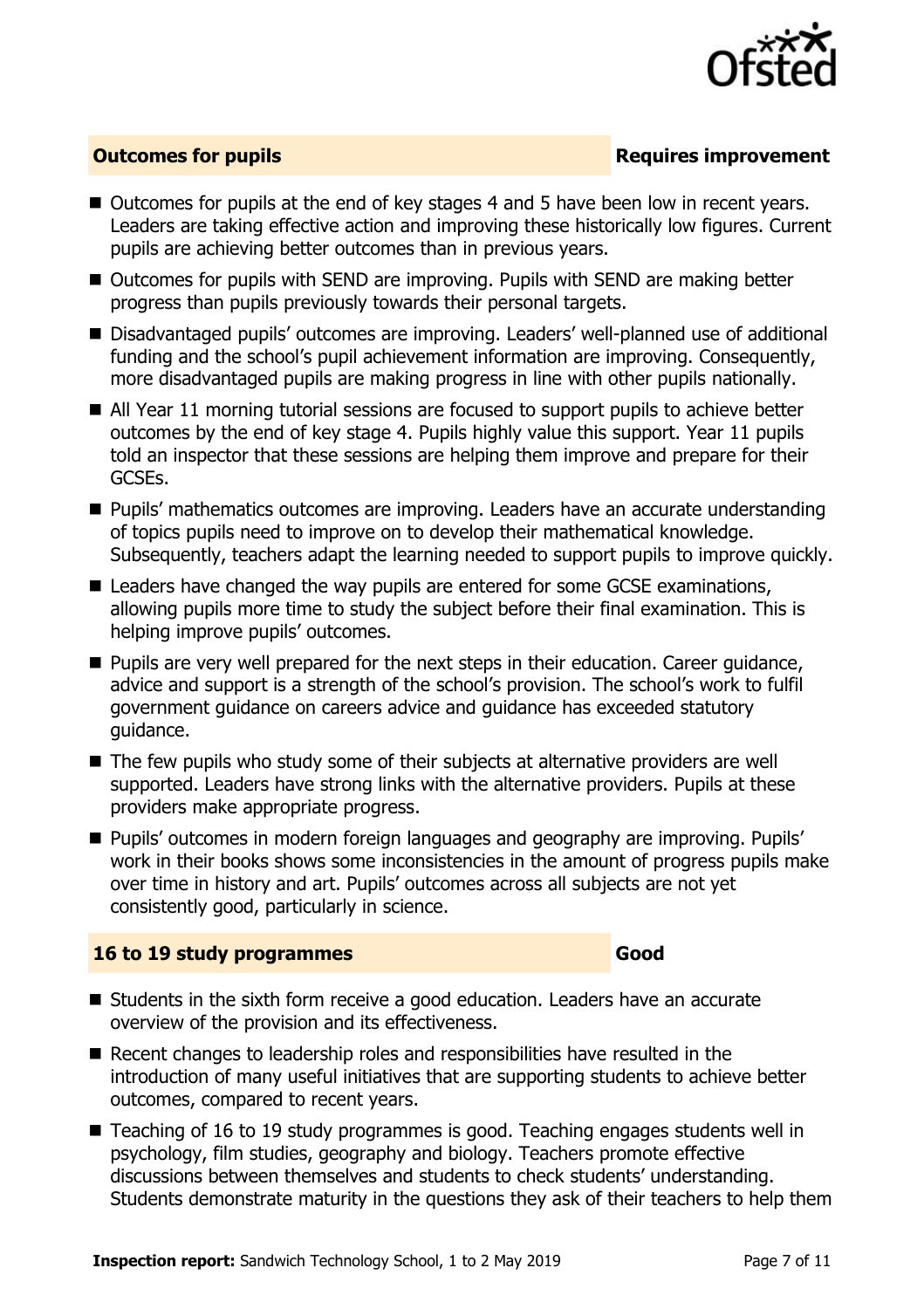

understand more. Hence, most students in the sixth form make good progress.

- Students studying 16 to 19 vocational study programmes are very well supported through well-planned teaching and learning activities. For example, students attending the football academy were seen confidently discussing their understanding of the human body's muscular system with their teacher, which they learned through their own individual research.
- Students have access to a well-structured and comprehensive package of careers advice and guidance. Many are ambitious and know their own preferred routes to follow their personal career and further- and higher-education goals. They have been guided appropriately to follow these aspirations. As such, students are well prepared for their next steps in education.
- Leaders have developed a wide-ranging offer of non-subject activities to support students' learning. For example, age-appropriate financial guidance helps students prepare well for their financial independence. Students have opportunities to investigate apprenticeship opportunities through the school's work with local providers in Kent.
- Leaders have implemented a very successful student well-being support programme. Students have access to a qualified member of staff to talk about any worries they have associated with sixth-form studies. This access is highly appreciated by students.
- Students aspiring to attend university are quided thoughtfully in their applications. Helpful support in writing personal statements for university applications, along with one-to-one practice interviews to support students in the university application process, are available. The destination information showing the proportions of students moving on to further or higher education and employment is in line with national figures.
- Students develop their social responsibility well. Some are involved in teaching Year 7 pupils about mental-health issues in young people. Some students are involved in charitable work with a local age-concern charity and a food bank. Students run a support group for lesbian, bisexual, gay, queer and transgender young people at the school.
- Current student outcomes are good. Students take pride in completing their subjectspecific notebooks. They develop their note-taking and independence skills well.
- Leaders have successfully introduced an extra year of study for some students who need more time to develop before starting the more challenging 16 to 19 programmes. Students study different packages of GCSE subjects to those they studied previously and take resits in mathematics or English where necessary. Students retaking mathematics or English GSCE examinations achieve as well as other pupils nationally.
- Student retention rates from Year 12 to Year 13 have been lower than national averages in recent years. These figures are improving.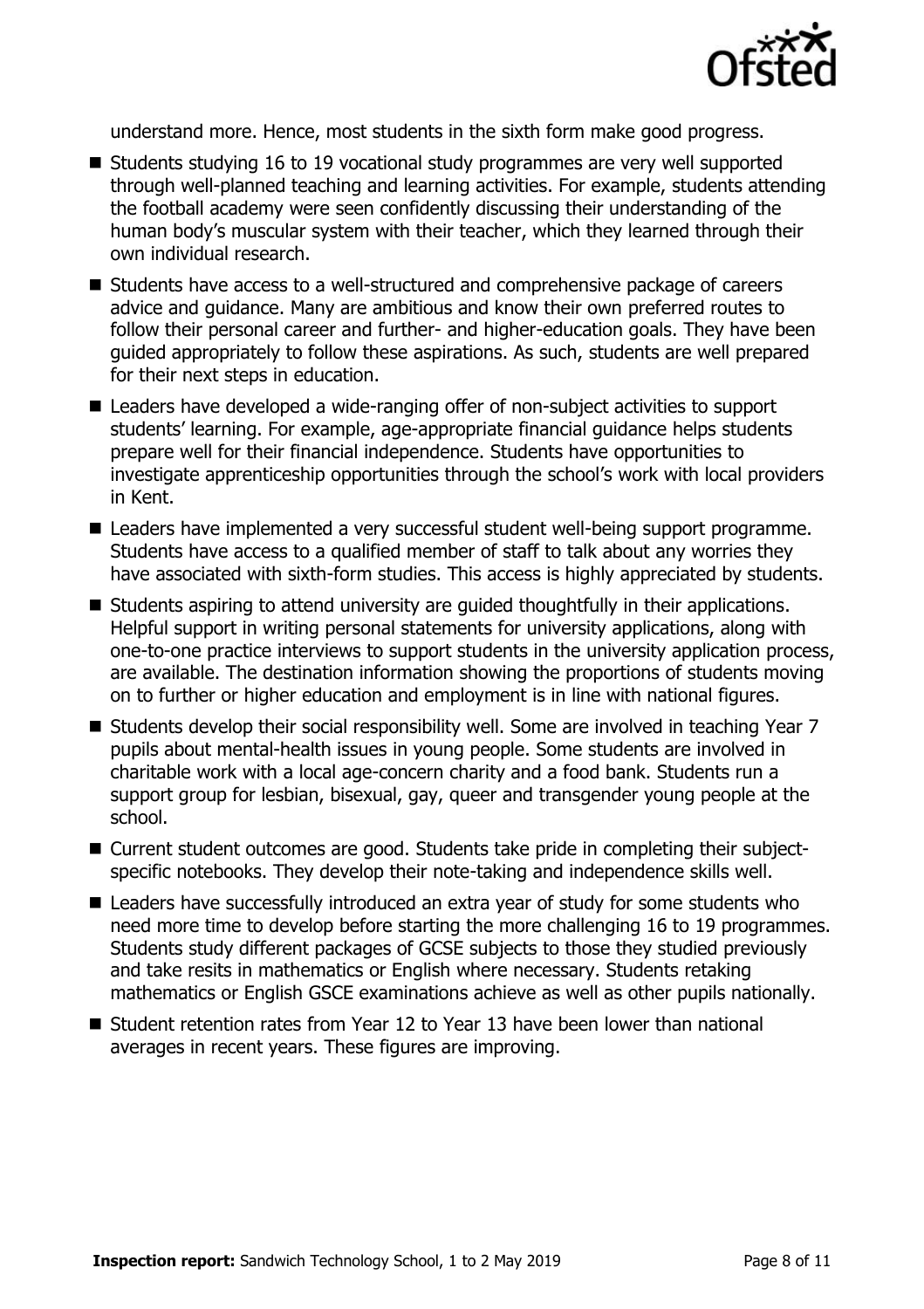

# **School details**

| Unique reference number | 136317   |
|-------------------------|----------|
| Local authority         | Kent     |
| Inspection number       | 10088199 |

This inspection of the school was carried out under section 5 of the Education Act 2005.

| Type of school                                           | Modern (non-selective)          |
|----------------------------------------------------------|---------------------------------|
| School category                                          | Academy converter               |
| Age range of pupils                                      | 11 to 19                        |
| Gender of pupils                                         | Mixed                           |
| Gender of pupils in 16 to 19 study<br>programmes         | Mixed                           |
| Number of pupils on the school roll                      | 1414                            |
| Of which, number on roll in 16 to 19 study<br>programmes | 165                             |
| Appropriate authority                                    | Board of trustees               |
| Chair                                                    | <b>Terence Porter</b>           |
| <b>Headteacher</b>                                       | <b>Tracey Savage</b>            |
| Telephone number                                         | 01304 610 000                   |
| Website                                                  | www.sandwich-tech.kent.sch.uk   |
| <b>Email address</b>                                     | admin@sandwich-tech.kent.sch.uk |
| Date of previous inspection                              | 1 to 2 July 2015                |
|                                                          |                                 |

#### **Information about this school**

- Sandwich Technology School is a larger-than-average sized secondary school. It converted to academy status in 2010.
- The highest proportion of pupils are White British.
- The proportion of disadvantaged pupils is average.
- The proportion of pupils with SEND is below average.
- The school works with one alternative provider, the Enterprise Learning Alliance.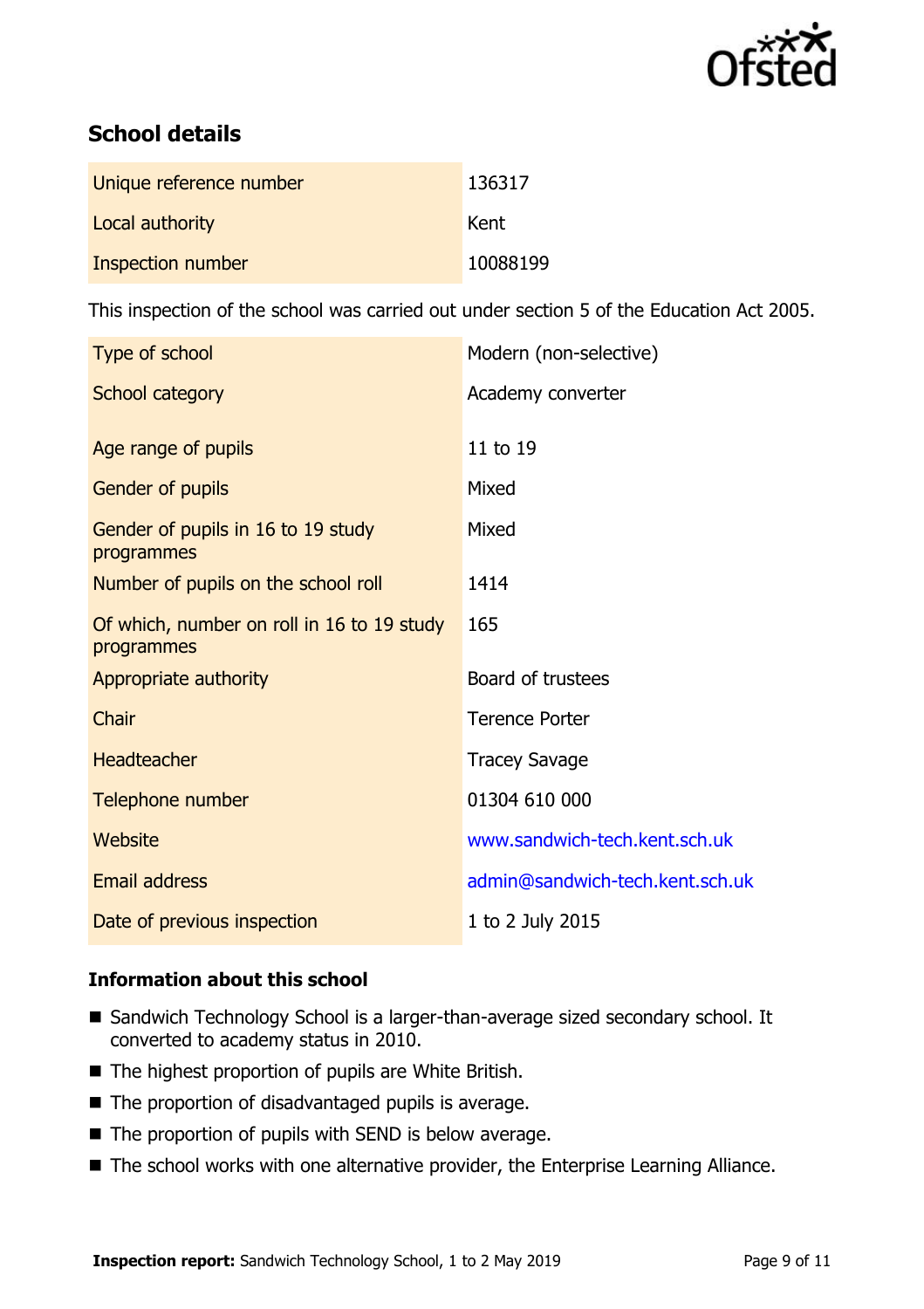

# **Information about this inspection**

- Inspectors carried out learning walks with senior leaders.
- Inspectors looked at pupils' work in books during visits to lessons, and separately with leaders.
- Inspectors considered 63 responses to the Ofsted online survey, Parent View and 59 free-text responses.
- **Inspectors spoke with pupils during lessons and at breaktimes. Inspectors also met** with groups of pupils from key stages 3 to 5.
- An inspector heard a group of Year 7 pupils read.
- The lead inspector spoke on the phone with a headteacher from the Dover, Deal and Sandwich collaboration of schools.
- The lead inspector held a telephone conversation with a representative of Kent local authority.
- Inspectors met with senior leaders and other staff, and the lead inspector met with a group of governors.
- Inspectors considered the published information and school's documentation relating to pupils' achievement, and leaders' evaluations of the school's effectiveness.
- Inspectors reviewed additional funding plans, governor minutes and evaluation reports.
- An inspector reviewed the school's safeguarding procedures and policies.

#### **Inspection team**

| Dylan Davies, lead inspector | Her Majesty's Inspector |
|------------------------------|-------------------------|
| <b>Steve Baker</b>           | Ofsted Inspector        |
| <b>Ann Fearon</b>            | Ofsted Inspector        |
| <b>Frederick Valletta</b>    | Ofsted Inspector        |
| <b>Peter Swan</b>            | Ofsted Inspector        |